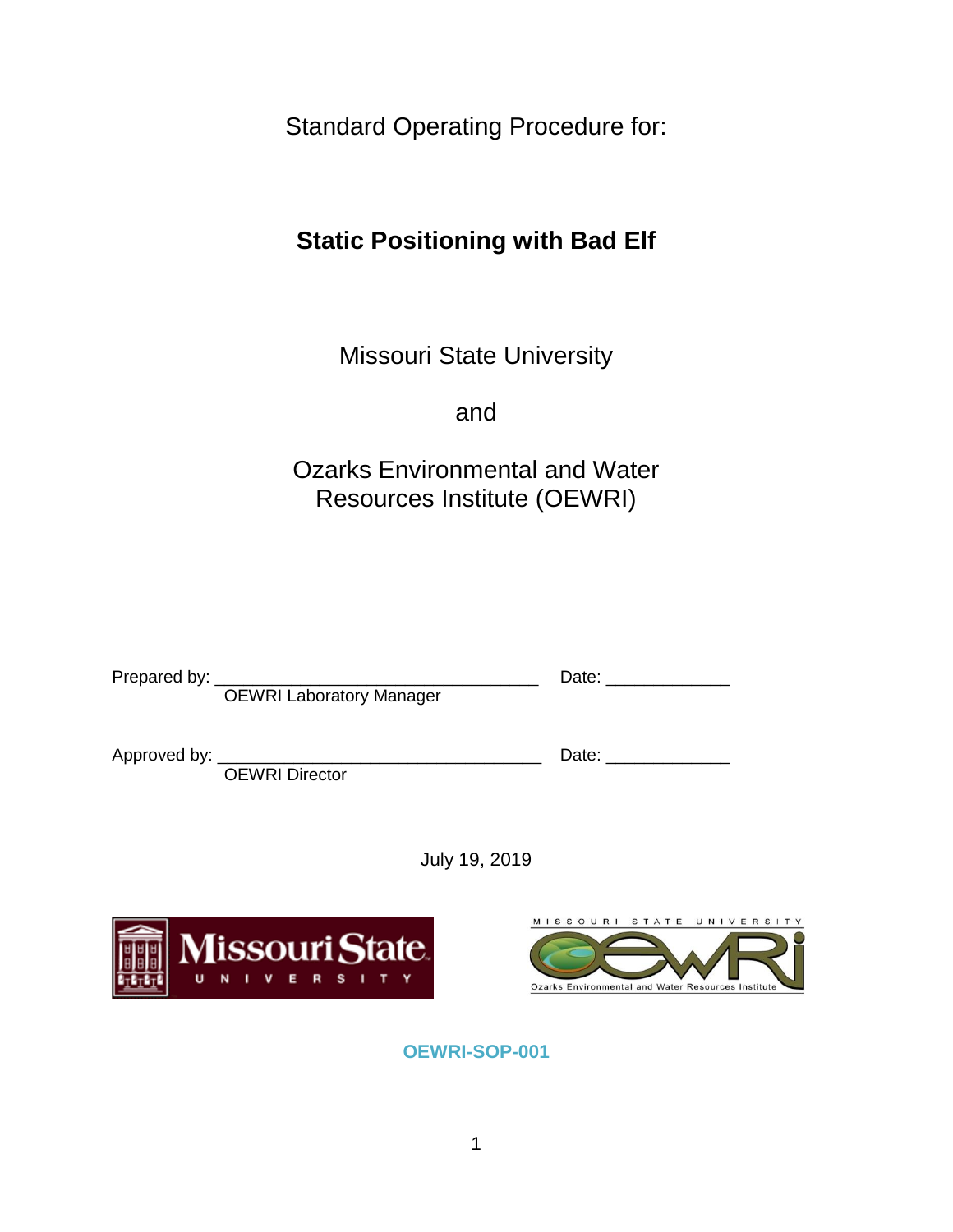|  |  | <b>Table of Contents</b> |
|--|--|--------------------------|
|--|--|--------------------------|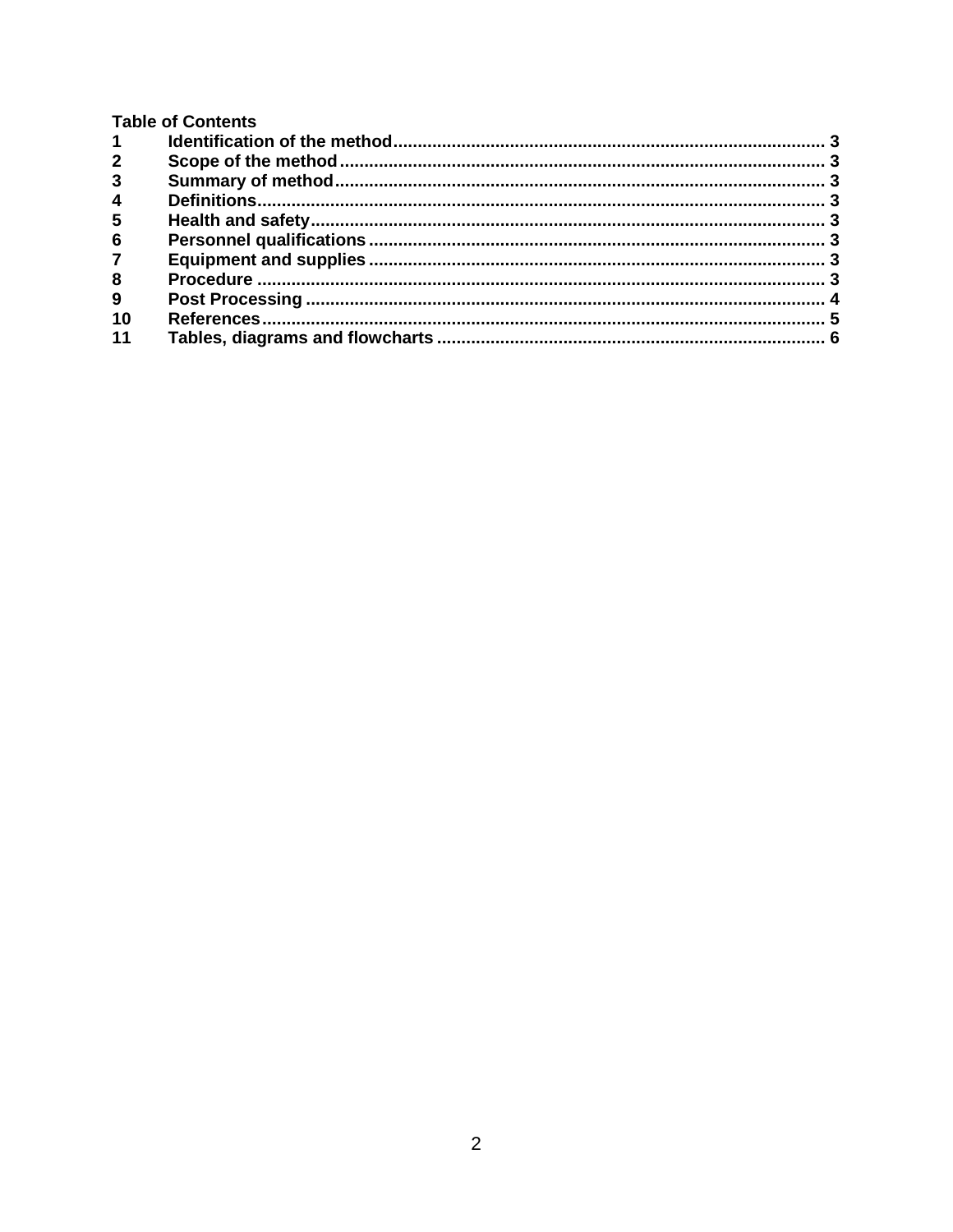### <span id="page-2-0"></span>**1 Identification of the method**

Getting static locations for accurate monument positions in the field for surveying.

### <span id="page-2-1"></span>**2 Scope of the method**

This standard operating procedure provides Ozarks Environmental and Water Resources (OEWRI) field personnel with guidance on the procedure for completion of static data collection in the field and post processing.

## <span id="page-2-2"></span>**3 Summary of method**

This SOP describes the infield raw data collection procedures using the Bad Elf GNSS Surveyor to get one static location. The post processing procedure is also explained using the program RTKPost, CORS, and GEOID computation to achieve an accurate static location for all monument and known point locations.

#### <span id="page-2-3"></span>**4 Definitions**

4.1 GNSS: Global Navigation Satellite System

4.2 CORS: Continuously Operating Reference Station Network

#### <span id="page-2-4"></span>**5 Health and safety**

There are no health or safety concerns when using this procedure.

#### <span id="page-2-5"></span>**6 Personnel qualifications**

This procedure should be followed by OEWRI field and processing personnel who have received appropriate training and have field experience regarding surveying techniques and post processing of GPS points.

## <span id="page-2-6"></span>**7 Equipment and supplies**

- 7.1 Bad Elf GNSS Surveyor: real time GPS
- 7.2 iPad: run Raw Logging on the Bad Elf
- 7.3 Posts, flagging: for permanent monument locations in the field
- 7.4 Tape measure: measure the distance the bad elf is off the ground

#### <span id="page-2-7"></span>**8 Procedure**

The form is comprised of two sections; data collection procedure section and the post processing.

- 8.1 Use Bluetooth to connect the Bad Elf GNSS Surveyor to the iPad.
- 8.2 Place Bad Elf on top of the designated monument. This can be a known location on aerial photography or use a stake/post that can be permanently placed into the surveying area for future work at the site. Wait until Bad Elf or iPad says **WAAS + PPP**
- 8.3 A minimum of 2 monuments are needed, 3 monuments are recommended in case of a data sharing error.
- 8.4 Open the Bad Elf App and select Raw Logging on the left column (Figure 1). Raw logging is what is used to get a static location on the ground. Make sure the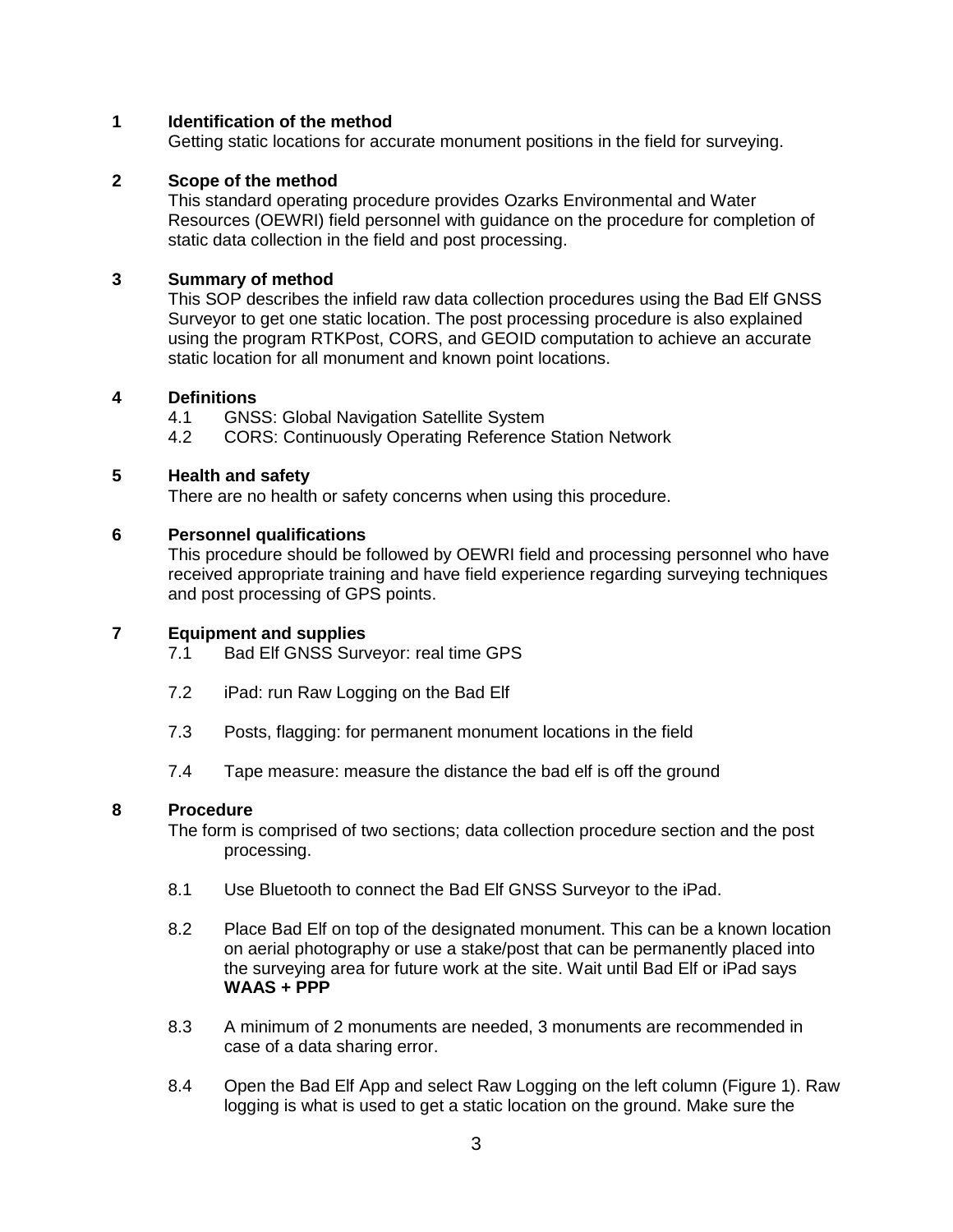Auto-stop is set to at least **20 min**. More time can be added if the area is dense. When ready, tap the switch to begin logging data. (If you are running out of time only 15 minutes of recording is required.

- 8.5 When the raw logging is complete, it will automatically stop recording and save the file as Untitled. Enter the Marker Name (i.e. Site\_Mon1). If it is a new monument, measure the height of the stake that the Bad Elf was placed on and put height (m) under Antenna height in the Raw Log Details.
- 8.6 When you are out of the field and have wifi connection. Click the download button at the bottom of the Raw Log Details Screen. Export Selected Raw Log As: ZIP'd RINEX Files
- 8.7 Email the ZIP'd RINEX File, so it can be downloaded for later use. Each file has to be emailed individually.

# <span id="page-3-0"></span>**9 Post Processing**

- 9.1 Download CORS Data (RINEX)<https://www.ngs.noaa.gov/UFCORS/> and input (Figure 2):
	- 9.1.1 Start Date (Day Raw Log was collected)
	- 9.1.2 Start Time (An hour before the Raw Log was Collected)
	- 9.1.3 Time Zone: GMT 6 (Central Standard)
		- GMT 5 (Central Daylight Savings)
	- 9.1.4 Duration in Hours (Add an hour to when the Raw Log was done collecting, 2- 4 hours)
	- 9.1.5 Site ID: use **CORS Map** to select a site (i.e. for Big Barren its site MOVB)
	- 9.1.6 Sampling Rate: As Is
	- 9.1.7 Available Satellite Systems check GPS (L1+L2+L2C+L5) and GLO+GAL+BEI
	- 9.1.8 Click *get CORS data file*
- 9.2 Setting up the RTKPost processing [https://bad-elf.com/pages/post-processing](https://bad-elf.com/pages/post-processing-gnss-data-with-rtklib-introduction)[gnss-data-with-rtklib-introduction](https://bad-elf.com/pages/post-processing-gnss-data-with-rtklib-introduction)
- 9.3 RTKPost Options... (Figure 3)
	- 9.3.1 Setting1: Ensure Positioning Mode is set to *static* and filter type is set to *Forward*. Elevation mask set to *15* degrees.
	- 9.3.2 Setting2: Ensure setting for Integer Ambiguity Resolution is set to *Fix and Hold*
	- 9.3.3 Ouput: For static recordings, set Datum/Height to *WGS84/Ellipsoidal* and Solution for Static Mode to *Single*
	- 9.3.4 Positions: Under Base Station, ensure *RINEX Header Position* is selected
- 9.4 In RTKPOST ver.2.4.2 input (Figure 4):
	- 9.4.1 Click on the ellipses "…" next to RINEX OBS: Rover. Select the RINEX (.obs) file downloaded from your Bad Elf App Ex: Mon 3.obs
	- 9.4.2 Click on the ellipses "…" next to RINEX OBS: Base Station. Select the RINEX (.19o) file downloaded from your CORS base station Ex: movb1970.19**o**
	- 9.4.3 Under RINEX \*NAV/CLK, SP3… click on the ellipses "..." on the first line and select the NAV (.19n) file from your base station. Ex: movb1970.19**n**
- 9.5 Click "Execute" to have RTKLIB process your data files.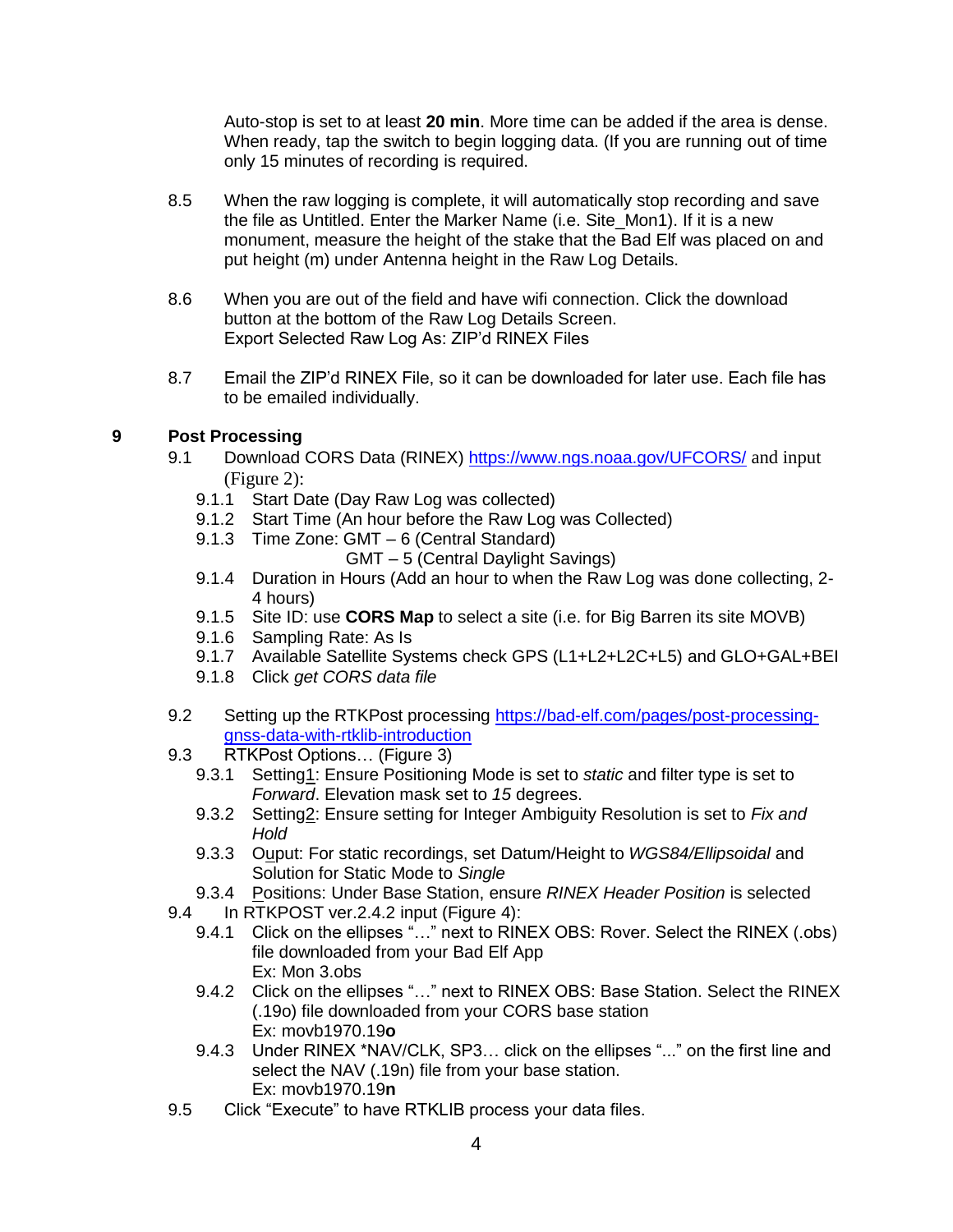- 9.6 Click on "View" to see a text file containing the solution. The position file (.pos) will automatically be saved in the folder where your the RINEX file was saved from your Bad Elf App.
- 9.7 GEOID Computations: After the Lat/Long/Height is established from RTKPOST, the GEOID needs to be subtracted from the Height to get the Ortho Height (Figure 5).
	- 9.7.1 Go to<https://www.ngs.noaa.gov/GEOID/GEOID12B/computation.html>
	- 9.7.2 Enter Latitude, Enter Longitude (no negative), select West
	- 9.7.3 Click Perform GEOID12B Computation for single location<br>9.7.4 Subtract the N meters (Ex: -29.708) from the Height (m) g
	- Subtract the N meters (Ex: -29.708) from the Height (m) given from the RTKPOST .pos file to get the Ortho Height
- 9.8 If needed subtract the Antenna Height from the Ortho Height to get the final elevation.
- 9.9 All of the monuments can be saved in an excel spreadsheet and saved as a .csv file. The .csv file can be exported as XY data in ArcGIS (using the WGS84 coordinate system) to be mapped and compared to the LiDAR for accuracy.

#### <span id="page-4-0"></span>**10 References**

Bad Elf. 2019. "Post-processing GNSS Data with RTKLIB." Bad Elf. [https://bad](https://bad-/)elf.com/pages/post-processing-gnss-data-with-rtklib-introduction.

NOAA. 2018. "Computation of GEOID12B Geoid Height." National Geodetic Survey. June 27.

https://www.ngs.noaa.gov/GEOID/GEOID12B/computation.html.

NOAA. 2019. "Download Custom CORS data files." User Friendly CORS (UFCORS) Data (RINEX). April 24. https://www.ngs.noaa.gov/UFCORS/.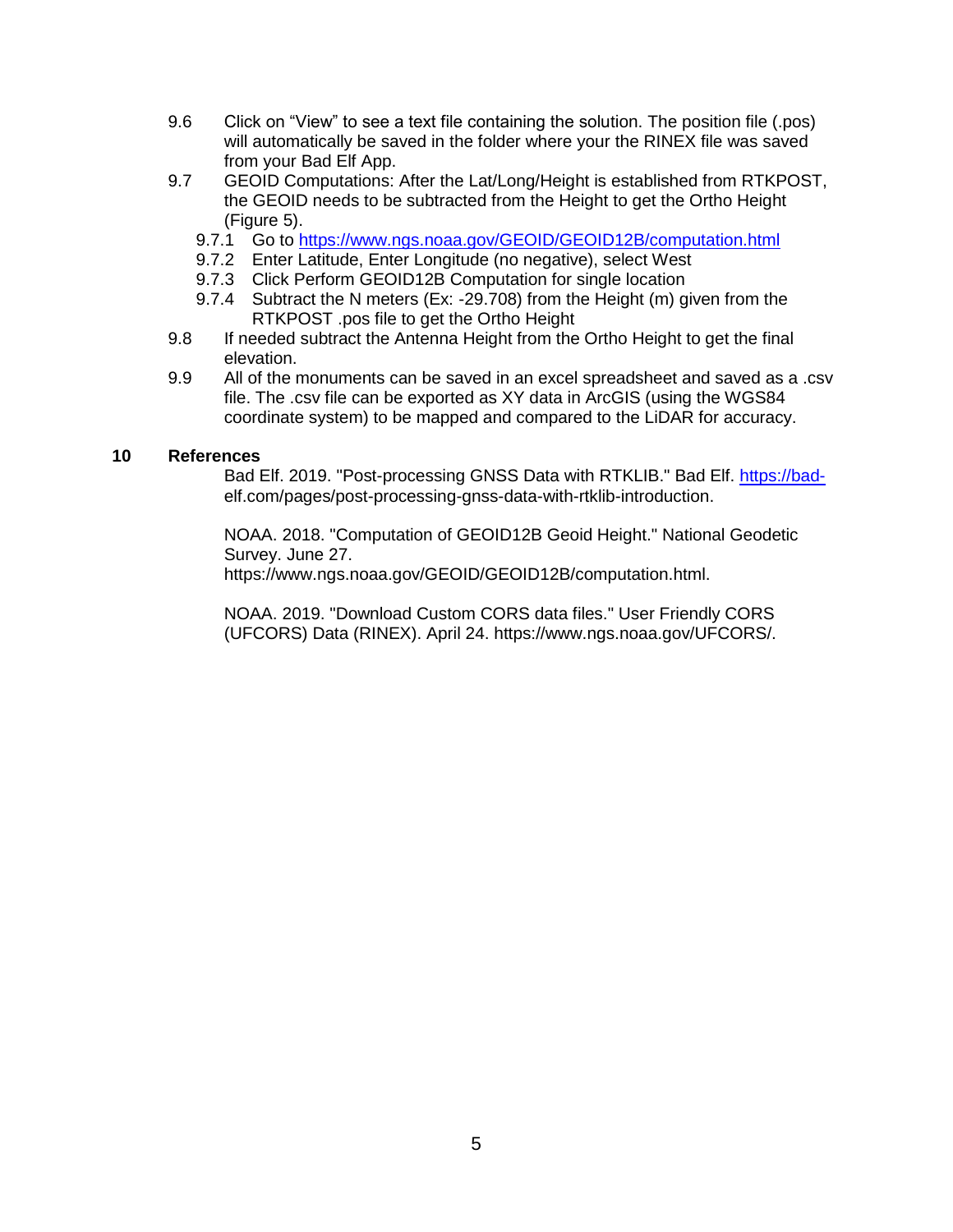#### <span id="page-5-0"></span>**11 Tables, diagrams and flowcharts**

There are no tables, diagrams or flowcharts for this method.



**Figure 1.** Screen shot of Bad Elf App on iPad showing sections needed to run raw logging/static positioning.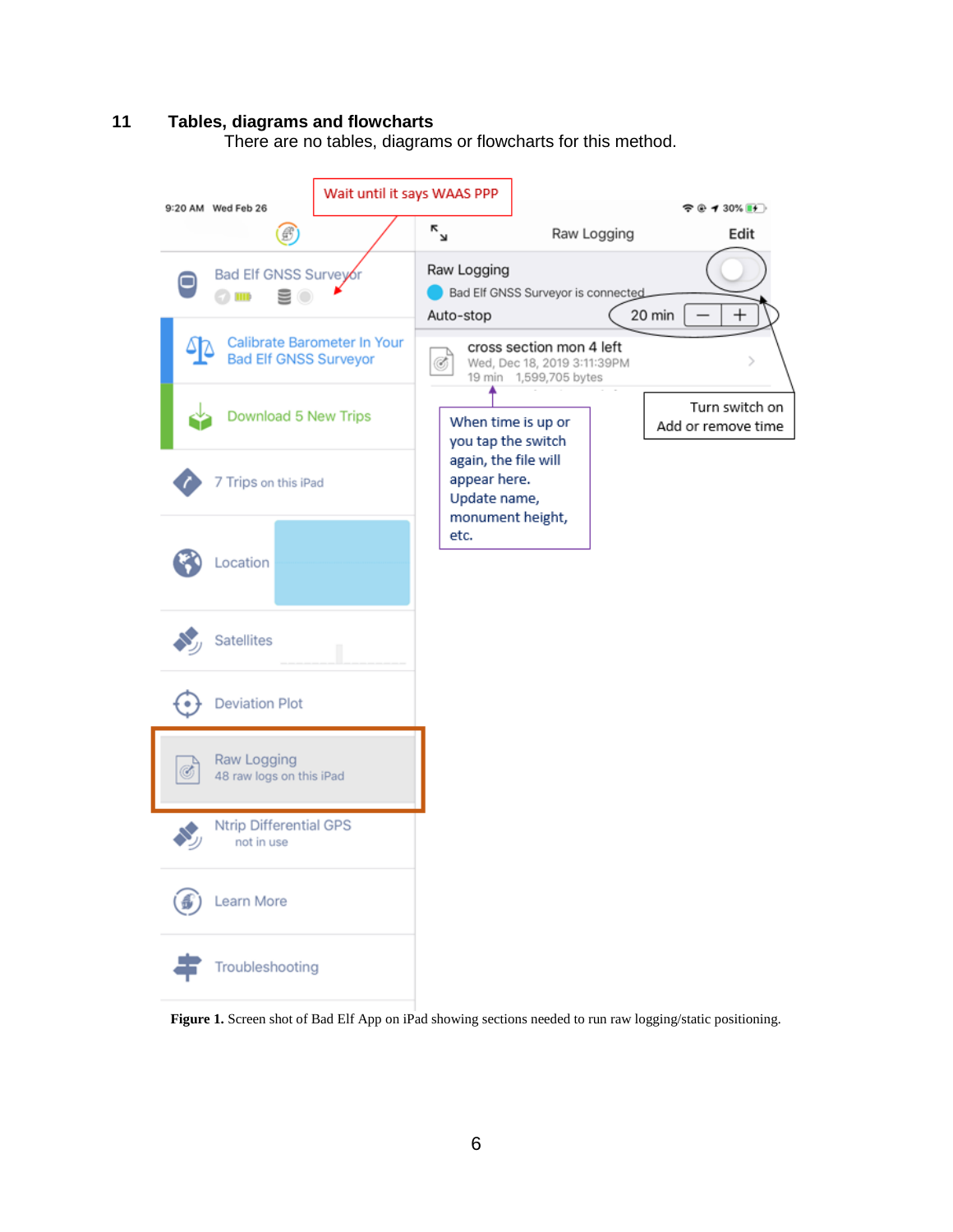| <b>National Geodetic Survey</b><br><b>NGS Home</b><br><b>About NGS</b><br>Data & Imagery<br><b>Science &amp; Education</b><br><b>Tools</b><br><b>Surveys</b><br><b>Search</b><br><b>Download Custom CORS data files</b><br>This utility allows you to obtain a specific block of Global Navigation Satellite System (GNSS) data, in<br>Receiver INdependent EXchange (RINEX) format 2.11, for any site in the Continuously Operating<br>Reference Station (CORS) Network.<br>Fields marked with an asterisk (*) are required.<br><b>Selection Criteria</b><br>*Start Date:<br>07/14/2019<br><b>Menu</b><br>(First available data: Jan 01, 1994)<br><b>UFCORS Home</b><br>195<br>2019<br><b>CORS Home</b><br><b>FAQs</b><br>Year<br>Day of Year<br><b>Comments</b><br><b>Start Time:</b><br>$09:00$ $\blacktriangledown$<br>Time Zone:<br>$GMT - 5$<br>*Duration in Hour(s):<br>$3 \times$<br>*Site ID:<br><b>MOVB</b><br><b>v</b> CORS Map<br>Sampling Rate:<br>As Is $\sqrt{ }$<br>*Available Satellite Systems:<br>-All Signals-<br>GPS (L1+L2+L2C+L5) & GLO+GAL+BEI<br><b>Legacy Applications-</b><br>GPS (L1+L2 only)<br><b>Optional Files</b><br><b>Coordinate File:</b><br>□ | <b>User Friendly CORS (UFCORS)</b> |  |  |  |  |  |  |
|------------------------------------------------------------------------------------------------------------------------------------------------------------------------------------------------------------------------------------------------------------------------------------------------------------------------------------------------------------------------------------------------------------------------------------------------------------------------------------------------------------------------------------------------------------------------------------------------------------------------------------------------------------------------------------------------------------------------------------------------------------------------------------------------------------------------------------------------------------------------------------------------------------------------------------------------------------------------------------------------------------------------------------------------------------------------------------------------------------------------------------------------------------------------------------|------------------------------------|--|--|--|--|--|--|
|                                                                                                                                                                                                                                                                                                                                                                                                                                                                                                                                                                                                                                                                                                                                                                                                                                                                                                                                                                                                                                                                                                                                                                                    |                                    |  |  |  |  |  |  |
|                                                                                                                                                                                                                                                                                                                                                                                                                                                                                                                                                                                                                                                                                                                                                                                                                                                                                                                                                                                                                                                                                                                                                                                    |                                    |  |  |  |  |  |  |
|                                                                                                                                                                                                                                                                                                                                                                                                                                                                                                                                                                                                                                                                                                                                                                                                                                                                                                                                                                                                                                                                                                                                                                                    |                                    |  |  |  |  |  |  |
|                                                                                                                                                                                                                                                                                                                                                                                                                                                                                                                                                                                                                                                                                                                                                                                                                                                                                                                                                                                                                                                                                                                                                                                    |                                    |  |  |  |  |  |  |
|                                                                                                                                                                                                                                                                                                                                                                                                                                                                                                                                                                                                                                                                                                                                                                                                                                                                                                                                                                                                                                                                                                                                                                                    |                                    |  |  |  |  |  |  |
|                                                                                                                                                                                                                                                                                                                                                                                                                                                                                                                                                                                                                                                                                                                                                                                                                                                                                                                                                                                                                                                                                                                                                                                    |                                    |  |  |  |  |  |  |
|                                                                                                                                                                                                                                                                                                                                                                                                                                                                                                                                                                                                                                                                                                                                                                                                                                                                                                                                                                                                                                                                                                                                                                                    |                                    |  |  |  |  |  |  |
|                                                                                                                                                                                                                                                                                                                                                                                                                                                                                                                                                                                                                                                                                                                                                                                                                                                                                                                                                                                                                                                                                                                                                                                    |                                    |  |  |  |  |  |  |
|                                                                                                                                                                                                                                                                                                                                                                                                                                                                                                                                                                                                                                                                                                                                                                                                                                                                                                                                                                                                                                                                                                                                                                                    |                                    |  |  |  |  |  |  |
|                                                                                                                                                                                                                                                                                                                                                                                                                                                                                                                                                                                                                                                                                                                                                                                                                                                                                                                                                                                                                                                                                                                                                                                    |                                    |  |  |  |  |  |  |
|                                                                                                                                                                                                                                                                                                                                                                                                                                                                                                                                                                                                                                                                                                                                                                                                                                                                                                                                                                                                                                                                                                                                                                                    |                                    |  |  |  |  |  |  |
| NGS data sheet:<br>∩                                                                                                                                                                                                                                                                                                                                                                                                                                                                                                                                                                                                                                                                                                                                                                                                                                                                                                                                                                                                                                                                                                                                                               |                                    |  |  |  |  |  |  |
| IGS Orbits in SP3(c) format :<br>□                                                                                                                                                                                                                                                                                                                                                                                                                                                                                                                                                                                                                                                                                                                                                                                                                                                                                                                                                                                                                                                                                                                                                 |                                    |  |  |  |  |  |  |
| get CORS data file<br>Website Owner: National Geodetic Survey / Last modified by NGS.UFCORS Apr 24 2019                                                                                                                                                                                                                                                                                                                                                                                                                                                                                                                                                                                                                                                                                                                                                                                                                                                                                                                                                                                                                                                                            |                                    |  |  |  |  |  |  |
| NOS Home . NGS Employees . Privacy Policy . Disclaimer . USA.gov . Ready.gov . Site Map . Contact Webmaster                                                                                                                                                                                                                                                                                                                                                                                                                                                                                                                                                                                                                                                                                                                                                                                                                                                                                                                                                                                                                                                                        |                                    |  |  |  |  |  |  |

**Figure 2.** CORS Base Station Data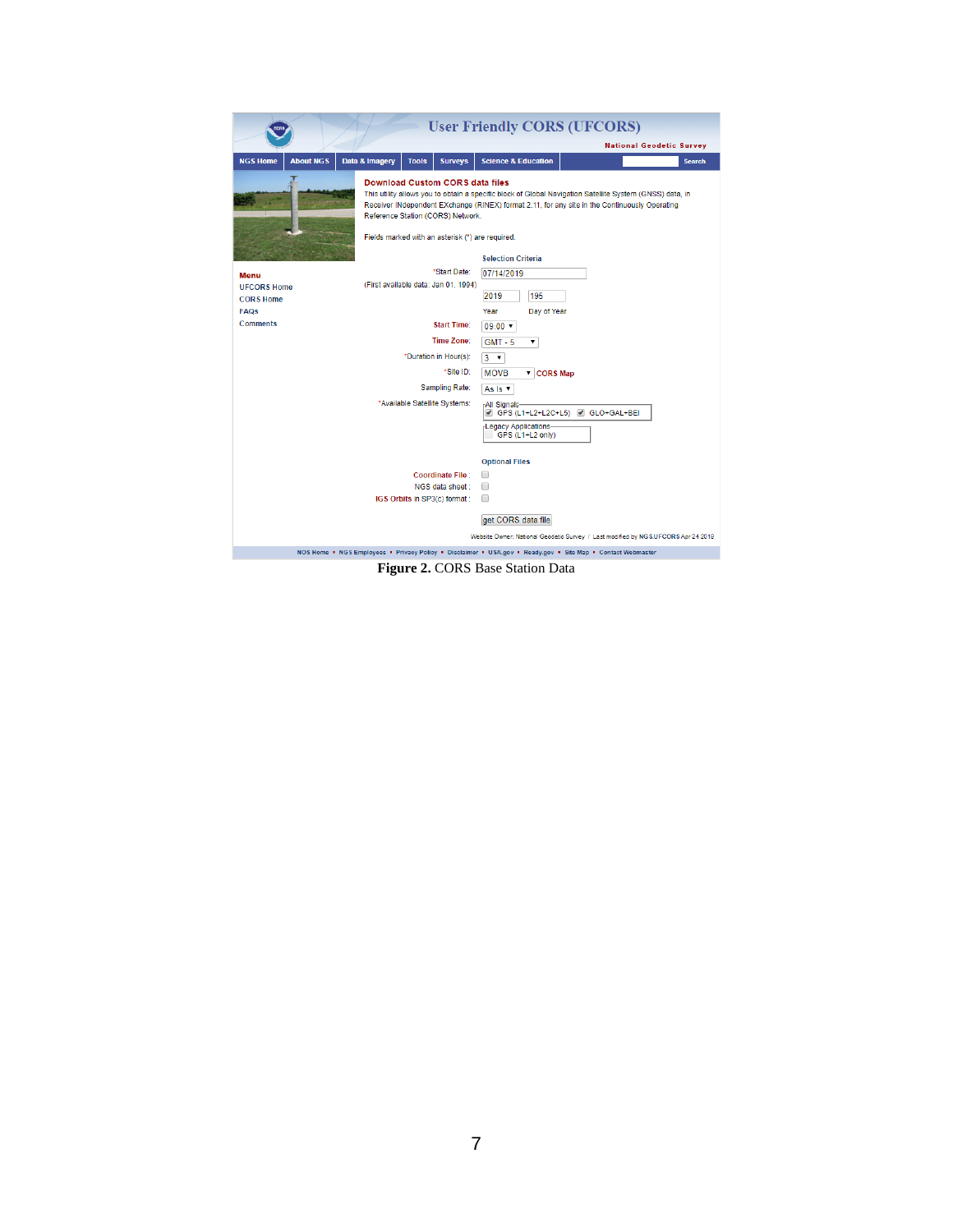| Options                                                                                                                                                                                                                            | $\times$                                 | Options                                                         | ×              |
|------------------------------------------------------------------------------------------------------------------------------------------------------------------------------------------------------------------------------------|------------------------------------------|-----------------------------------------------------------------|----------------|
| Setting1 Setting2 Output Stats Positions                                                                                                                                                                                           | Files<br><b>Misc</b>                     | Setting2 Output Stats Positions<br>Setting 1<br>Files<br>Misc   |                |
| Positioning Mode                                                                                                                                                                                                                   | <b>Static</b>                            | Integer Ambiguity Res (GPS/GLO)<br>Fix and H $\vee$<br>ON       |                |
| Frequencies / Filter Type                                                                                                                                                                                                          | Forward<br>L1<br>$\checkmark$            | з<br>Min Ratio to Fix Ambiguity                                 |                |
| Elevation Mask (°) / SNR Mask (dBHz)                                                                                                                                                                                               | 15<br>$\checkmark$<br>$\cdots$           | Min Confidence / Max FCB to Fix Amb<br>0.25<br>0.9999           |                |
| Rec Dynamics / Earth Tides Correction                                                                                                                                                                                              | <b>OFF</b><br><b>OFF</b><br>$\checkmark$ | 0<br>Min Lock / Elevation (°) to Fix Amb<br>n                   |                |
| <b>Ionosphere Correction</b>                                                                                                                                                                                                       | <b>Broadcast</b>                         | 0<br>Min Fix / Elevation (°) to Hold Amb<br>10                  |                |
| <b>Troposphere Correction</b>                                                                                                                                                                                                      | Saastamoinen<br>✓                        | 5<br>0.050<br>Outage to Reset Amb/Slip Thres (m)                |                |
| Satellite Ephemeris/Clock                                                                                                                                                                                                          | <b>Broadcast</b>                         | 30.0<br>Max Age of Diff (s) / Sync Solution<br>ON               |                |
| Sat PCV Rec PCV PhWindup Reject Ed RAIM FDE                                                                                                                                                                                        |                                          | Reject Threshold of GDOP/Innov (m)<br>30.0<br>30.0              |                |
| Excluded Satellites (+PRN: Included)                                                                                                                                                                                               |                                          | Number of Filter Iteration<br>1                                 |                |
| <b>vers</b> verse versitive versitive versitive versitive versitive versitive versitive versitive versitive versitive versitive versitive versitive versitive versitive versitive versitive versitive versitive versitive versitiv | $\sqrt{S}$ BAS<br>l BeiDou               | 0.000<br>0.000<br>Baseline Length Constraint (m)                |                |
|                                                                                                                                                                                                                                    |                                          |                                                                 |                |
| Load<br>Save                                                                                                                                                                                                                       | <b>OK</b><br>Cancel                      | Load<br><b>OK</b><br>Save<br>Cancel                             |                |
| Options<br>Options<br>$\times$<br>×                                                                                                                                                                                                |                                          |                                                                 |                |
| Positions<br>Setting1 Setting2 Output Stats<br>Setting1 Setting2<br>Output Stats<br>Positions<br><b>Files</b><br>Misc<br>Files<br><b>Misc</b>                                                                                      |                                          |                                                                 |                |
| Solution Format                                                                                                                                                                                                                    | Lat/Lon/Height<br>$\checkmark$           | Rover<br>Lat/Lon/Height (deg/m)                                 | $\bar{\alpha}$ |
| Output Header/Processing Options                                                                                                                                                                                                   | ON<br>ON                                 | -6335367.6285<br>90.000000000<br>0.000000000                    |                |
| Time Format / # of Decimals                                                                                                                                                                                                        | 13<br>hh:mm:ss GPST<br>$\vee$            | Delta-E/N/U (m)<br>Antenna Type (*: Auto)                       |                |
| Latitude / Longitude Format                                                                                                                                                                                                        | hbbbbbb, bbb                             | 0.0000<br>0.0000<br>0.0000<br>$\sim$                            |                |
| Field Separator                                                                                                                                                                                                                    |                                          | <b>Base Station</b>                                             |                |
| Datum/Height                                                                                                                                                                                                                       | WGS84<br>Ellipsoidal $\sim$              | <b>RINEX Header Postion</b>                                     | o i            |
| Geoid Model                                                                                                                                                                                                                        | Internal                                 | -6335367.6285<br>90.000000000<br>0.000000000<br>Delta-E/N/U (m) |                |
| Solution for Static Mode                                                                                                                                                                                                           | Single<br>$\checkmark$                   | Antenna Type (*: Auto)<br>$\vee$ 10.0000<br>0.0000<br>0.0000    |                |
| NMEA Interval (s) RMC/GGA, GSA/GSV                                                                                                                                                                                                 | 0<br>0                                   | <b>Station Position File</b>                                    |                |
| Output Solution Status / Debug Trace                                                                                                                                                                                               | Level3<br><b>State</b>                   | 三 …                                                             |                |
| Load<br>Save                                                                                                                                                                                                                       | <b>OK</b><br>Cancel                      | Load<br><b>OK</b><br>Cancel<br>Save                             |                |

**Figure 2**. RTKPOST Option changes for static processing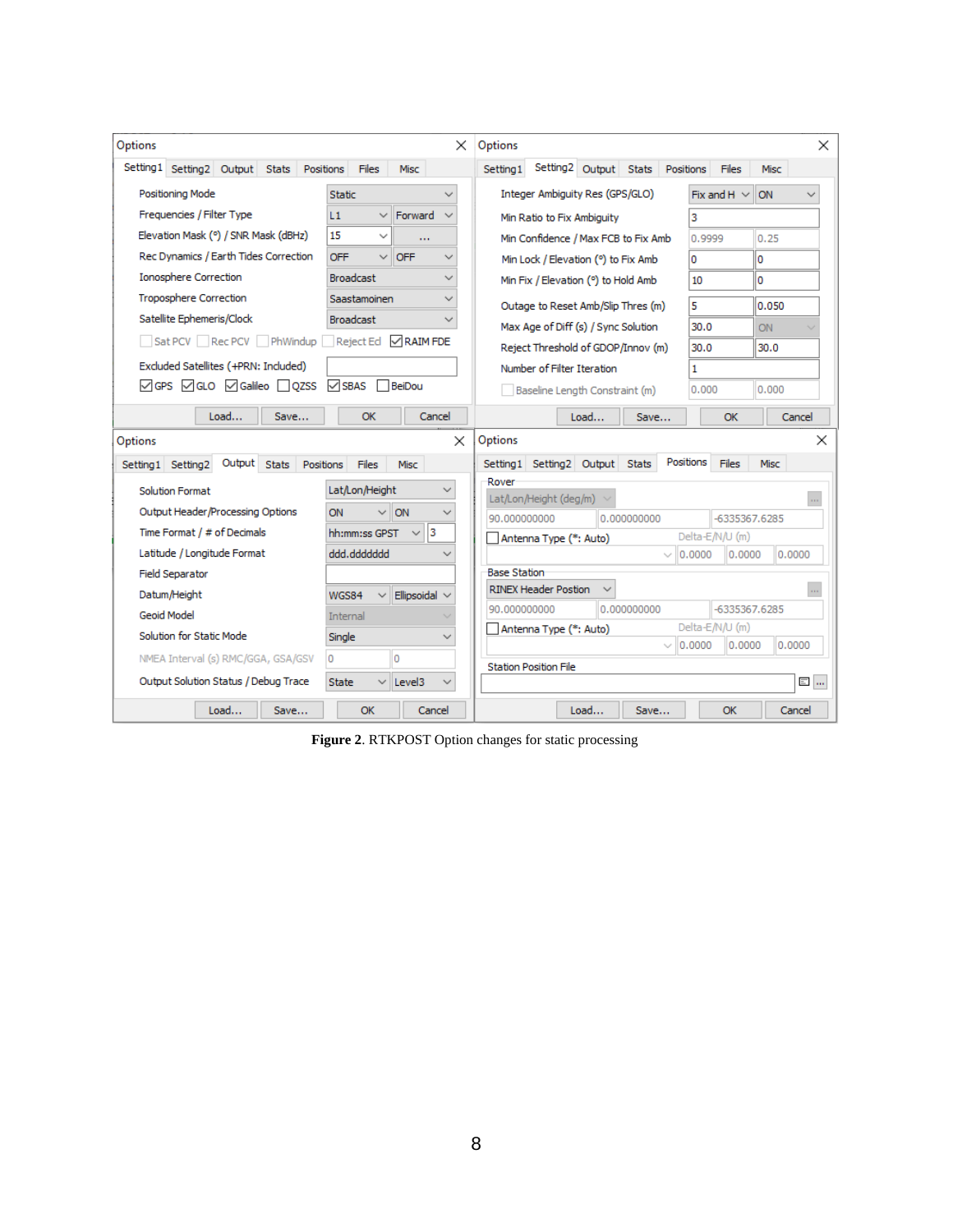| RTKPOST ver.2.4.2                                                                        |                 |                                             |         |                                  | $\times$                     |
|------------------------------------------------------------------------------------------|-----------------|---------------------------------------------|---------|----------------------------------|------------------------------|
| Time Start (GPST)<br>- 2<br>$\frac{1}{2}$ 00:00:00<br>2000/01/01                         | ÷<br>2000/01/01 | Time End (GPST) ?<br>$\frac{1}{2}$ 00:00:00 | ÷<br>0  | Interval<br>24<br>$\overline{S}$ | <b>Unit</b><br>Н             |
| <b>RINEX OBS: Rover</b>                                                                  | 7               |                                             |         |                                  | ⊕<br>$\equiv$                |
| !4-1201-CR 153_3 - Mon 3.rinex\2019-07-16-171224-1201-CR 153_3 - Mon 3.obs               |                 |                                             |         |                                  | m                            |
| RINEX OBS: Base Station                                                                  |                 |                                             |         |                                  | ⊕<br>$\equiv$                |
| U:\Coonen\OEWRI\BBC\Monuments\CR 153 - 3\movb1970.19o                                    |                 |                                             |         |                                  | $\cdots$                     |
| 巨<br>Ε<br>$\equiv$<br>RINEX *NAV/CLK, SP3, IONEX or SBS/EMS                              |                 |                                             |         |                                  |                              |
| U:\Coonen\OEWRI\BBC\Monuments\CR 153 - 3\movb1970.19n                                    |                 |                                             |         |                                  | $\checkmark$<br>$\cdots$     |
|                                                                                          |                 |                                             |         |                                  | $\checkmark$<br>$\cdots$     |
|                                                                                          |                 |                                             |         |                                  | $\checkmark$<br>$\mathbf{u}$ |
| Solution Dir<br>1.1.1                                                                    |                 |                                             |         |                                  |                              |
| U:\Coonen\OEWRI\BBC\Monuments\CR 153 - 3\2019-07-16-171224-1201-CR 153 ~<br><b>I</b> and |                 |                                             |         |                                  |                              |
| 리 티<br>done                                                                              |                 |                                             |         |                                  |                              |
| Plot<br>View                                                                             | To KML          | Options                                     | Execute |                                  | Exit                         |

**Figure 4.** RTKPOST data entry inputs